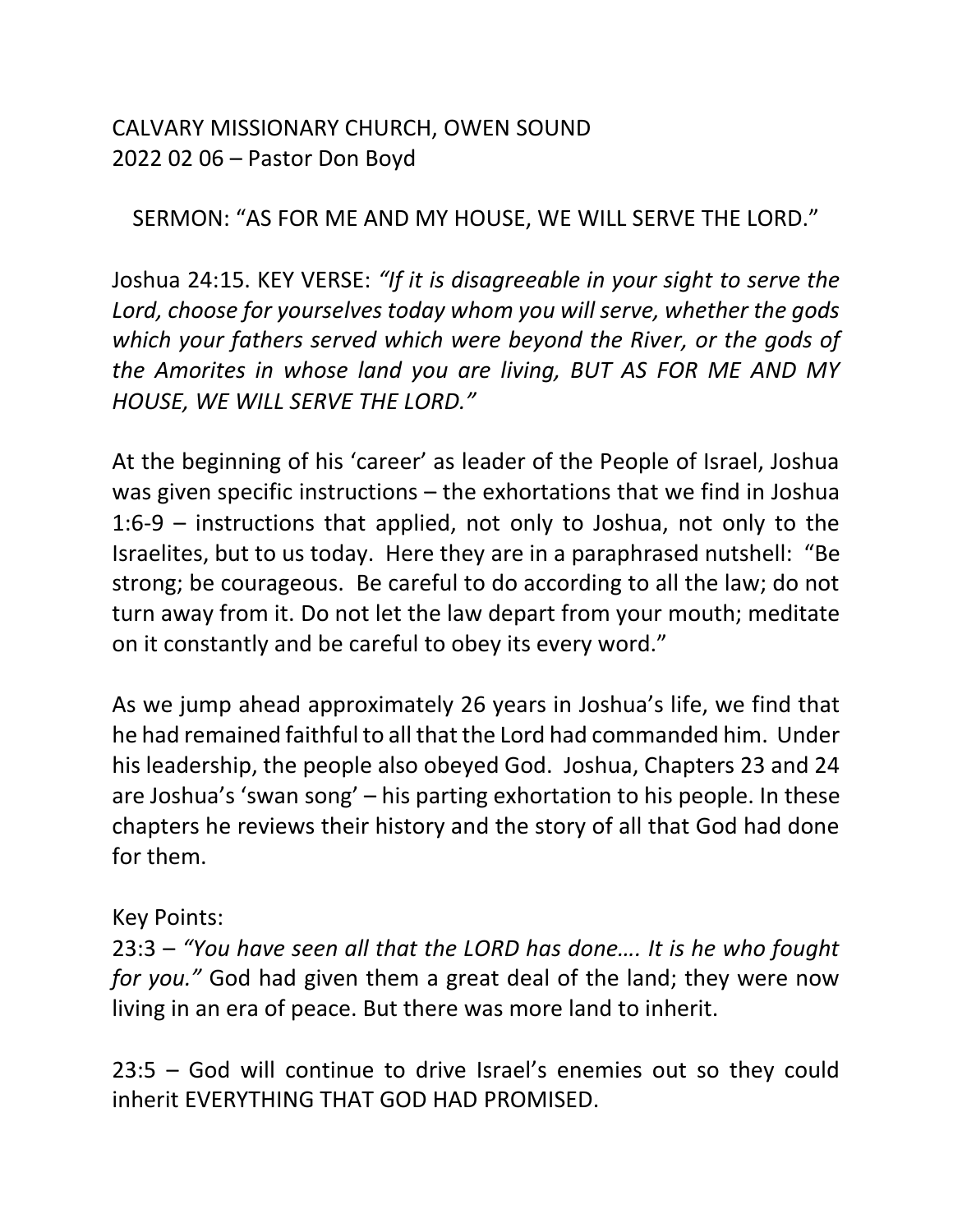23:6 – Be firm; be careful to do all that is written in the book of the law. Do not turn aside from it. (Sound familiar?)

23:7 – Keep yourselves separate from the pagan nations that surround you; do not inter-marry with them or worship their idols.

23:8, 11 – Cling to the Lord, your God. Love the Lord your God.

23:14 – Joshua tells them he is dying and exhorts them to recognize that God had kept every promise He'd given them. Not one word had failed.

23:15,16 – Just as God's words of promise had been fulfilled, the consequences prescribed for their disobedience would also be fulfilled.

24:1-13 – Joshua reviewed all of Israel's history, starting with their forefather, Terah, a pagan who lived in the land of Haran in the East, all the way up to the day that they had gathered before Joshua.

24:14 – "Fear the Lord and serve Him in sincerity and truth; put away your false gods,"

24:15 – Choose whom you will serve; God (Jehovah) or the gods of your forefathers or the gods of the Amorites. Choose! This is followed by Joshua's determined declaration: *"As for me and my house, we WILL serve the Lord."*

There is power in the bold declaration of a person's decision. There is also prophetic power. Joshua declared that his HOUSE would also serve the Lord. He sets an example for us. We can declare publicly our decision to serve the Lord; we can also declare it prophetically, even if our children are not following the Lord yet.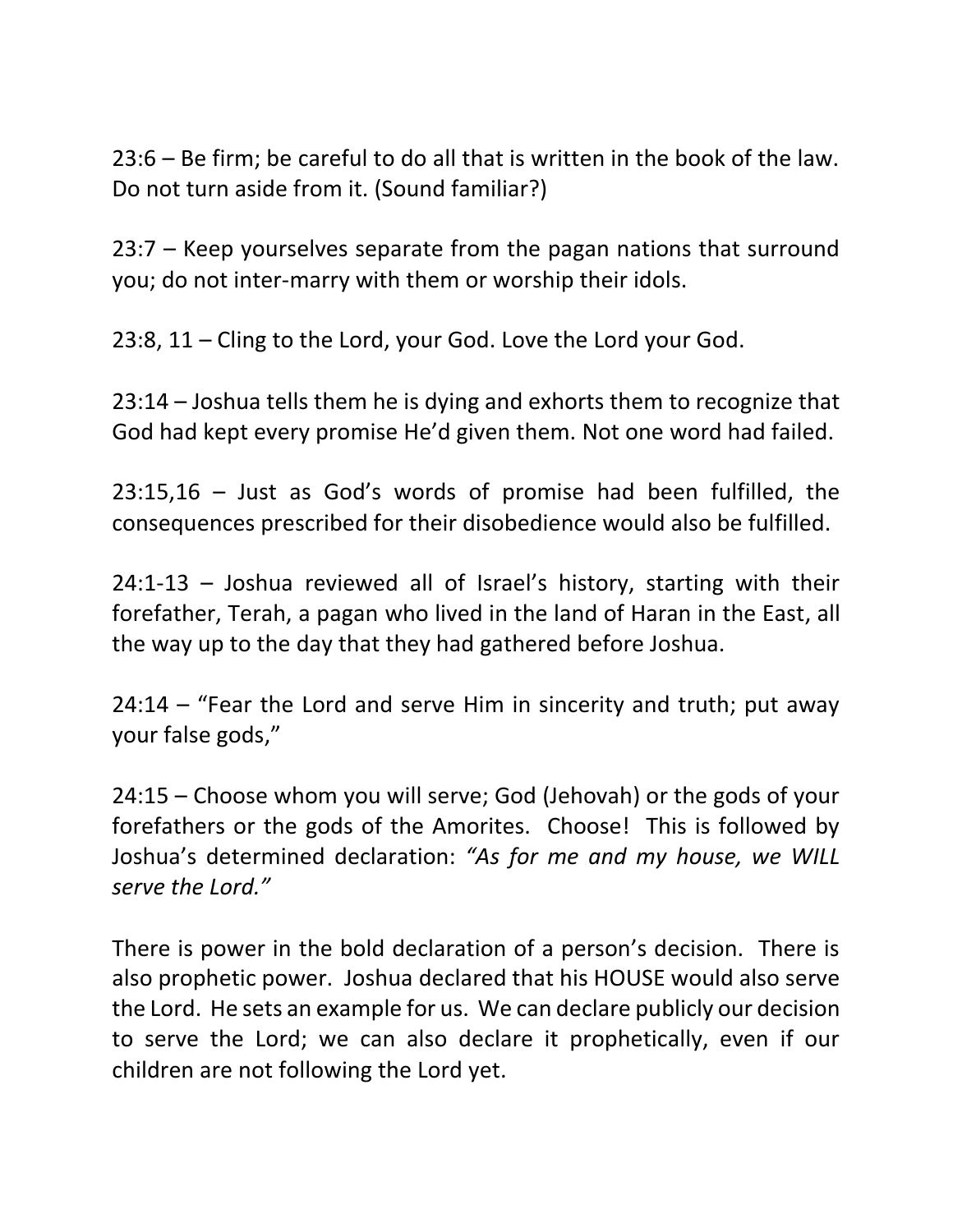24:24 – The people all made the same declaration: "WE WILL SERVE THE LORD."

24:25-27 – Joshua set up a 'stone of remembrance' to remind the people of their decision.

24:29 – Joshua died at the age of 110, shortly after he made the declaration to serve the Lord.

What a wonderful summary of a believer's life – right to the end, HE SERVED HIS GOD FAITHFULLY.

## **OUR CHALLENGES TODAY:**

Have you made that determined declaration, "AS FOR ME AND MY HOUSE, WE WILL SERVE THE LORD"?

Are you keeping the Word, 'in your mouth' and meditating it 'day and night'?

Is there any area of your beliefs, attitudes, speech, or behaviours that is not in line with the Word?

If we are wise, we want to avoid any of the consequences that might come our way should we fail to live in obedience to the Word. Conversely, when we obey the Lord, we can confidently expect Him to fulfill every promise He has made to His people.

I wonder what promises or blessings God might have for us – ones that He is just waiting to fulfill on our behalf…